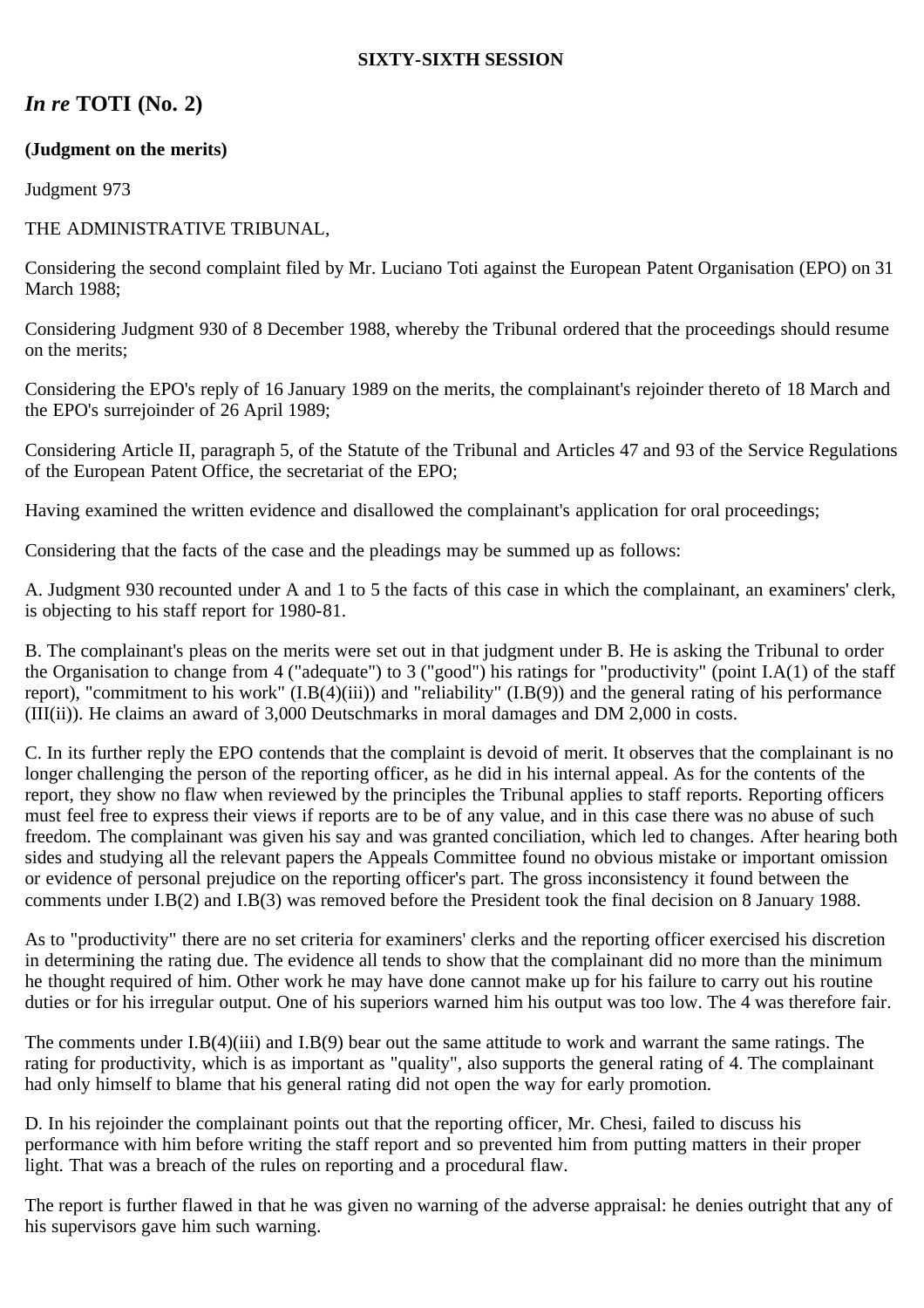He maintains that the report shows mistakes and omissions and the comments do not square with the ratings. In particular they say nothing of the work which he did in the period the report covers - and which he describes - or of the working conditions that prevailed at the time. His productivity stood comparison with that of a colleague who got a good report and it deserved a rating of at least 2 ("very good"). It is not his fault that there are no criteria for assessing it. His supervisors and even the Appeals Committee ignored evidence of the additional work he had done on a card index. It was therefore quite wrong of the Committee to say that no important fact had been neglected: the omission is blatant.

The report was a covert disciplinary sanction and caused postponement of his first and only promotion until 1988 and loss of steps. The material and moral injury were therefore serious. He asks the Tribunal to grant him the relief claimed in his complaint or else to set the report aside and in any event to award him moral damages and costs.

He seeks production of a study done by the EPO in 1980 on examiners' clerks.

E. In its surrejoinder the EPO observes that it is too late for the complainant to allege that Mr. Chesi failed to discuss the report with him before drafting it: he made the point neither in his internal appeal nor in his original brief. In any event, in the course of the conciliation procedure a director he had worked for said that he had been warned that his work was not up to standard, and so he was able to answer the point at the time.

The Organisation enlarges on its earlier pleas on the merits, observing in particular that the complainant could not make up for his shortcomings in carrying out his routine duties by concentrating on the card index, an incidental task he liked better. The Appeals Committee did not ignore evidence of his work on a card index: it simply concluded that it could not find "any important fact" that had been neglected. His comments on promotion are misconceived: if he works well and has enough seniority he may be promoted again after spending two years in the grade he was promoted to in 1988.

The EPO submits that there is no need for further written evidence.

#### CONSIDERATIONS:

1. The subject of this appeal is the complainant's staff report for the period from 1 January 1980 to 31 December 1981. Some alterations have already been made in the original text of the report. After conciliation proceedings the President of the Office deleted remarks under sections III(i) and V, and after an internal appeal he accepted a recommendation by the Appeals Committee and amended the text of comments under points I.B(2) and (3).

2. The relief which the complainant seeks is amendment of the ratings under points I.A(1), I.B(4)(iii), I.B(9) and III(ii) from 4 ("adequate") to 3 ("good"). He also seeks awards of moral damages and of costs.

3. Section I of the report, which is headed "Aspects of performance", is in two parts, A and B. Part A covers (1) "productivity" and (2) "quality". Under A(1) the complainant was given a rating of 4 for "output and intensity of work" and the comment was "Mr. Toti's performance consisted essentially of doing the minimum work required of him".

Part B of Section I has eleven sections, some of them with subdivisions: (1) "penetration", (2) "judgment", (3) "responsibility", (4) "application", (5) "accuracy", (6) "self-expression", (7) "relationship with others", (8) "timekeeping", (9) "reliability", (10) "specialist knowledge" and (11) "other aspects". Under point (iii) of B(4) - "commitment to his work (willingness to assist others and to meet exceptional demands)" - the complainant was given a rating of 4, and the comment was: "Little inclination to work directly with one particular person and to make special efforts".

Under B(9) - "endurance, response to pressure, willingness to persevere and overcome difficulties" - he was again given 4 and the comment was "See point  $B(4)(iii)$ ".

Under Section III ("Overall performance") the reporting officer has to "complete the report by giving an integrated assessment of the person reported upon, having regard to the aspects of performance previously indicated and the overall marking". The comment under III(i) of the report was "Mr. Toti is an employee who once he gets the feeling that he is misunderstood sticks closely to doing those duties which he considers to be necessary". In III(ii) he was given a rating of 4.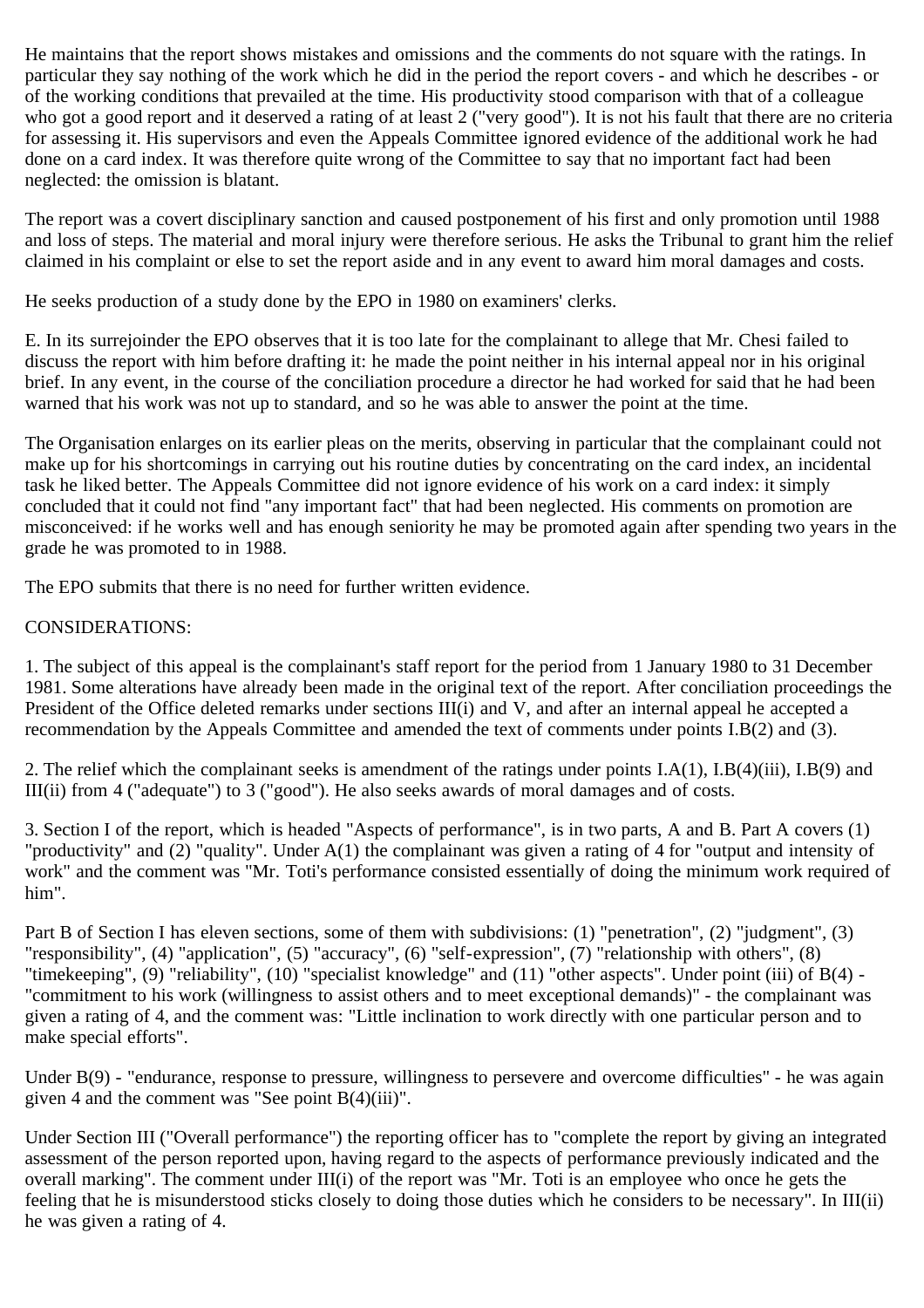Under other headings he was given a rating of 3: for I.A(2) ("quality"), I.B(2) ("judgment"), I.B(4)(i) ("ability to organise his own work well and efficiently"), I.B(5) ("accuracy") and I.B(6)(ii) ("self-expression" - "oral"). He was given 4 for I.B(1) ("penetration"), I.B(3) ("responsibility"), I.B(7)(ii) ("dealings with colleagues") and (iii) ("dealings with the public"), besides the ratings of 4 that are at issue. His timekeeping was rated satisfactory and his general conduct at work was thought to leave room for improvement.

The complainant contends that the comments under I.A(1) ("productivity"), I.B(4)(iii) ("commitment") and I.B(9) ("reliability") are grossly inconsistent with the ratings; that in assessing his productivity one essential fact - that he had done additional work - was overlooked; that the general rating in III(ii) is therefore based on obvious mistakes; and that the report is neither fair nor objective, has harmed his prospects of promotion and is tantamount to a disciplinary sanction.

4. The complainant is challenging the President's decision not to alter the ratings. The decision is a discretionary one and may be challenged only on limited grounds such as a formal or procedural flaw, a mistake of fact or of law, failure to take account of relevant facts, abuse of authority or drawing plainly mistaken conclusions from the evidence. The case law has laid down several principles in the matter of staff reports. First, the person approving the report will allow the reporting officer great freedom of expression. Secondly, the staff member's own comments may serve to remedy any error of judgment there may have been. Thirdly, it would be wrong to approve a report (a) if the reporting officer had made an obvious mistake of fact over some important point, (b) if he had neglected some essential fact, (c) if he had been grossly inconsistent or (d) if he could be shown to have been prejudiced.

5. The first of the complainant's arguments is gross inconsistency between the comments and the ratings.

Under I.A(1) the comment is that he did "the minimum work required of him", and he says that according to the Notes issued for the guidance of reporting officers a rating under 3 should be given only if the quantity of work performed falls below the minimum required.

The complainant shows a misunderstanding of the Notes. In paragraph 4 of the Notes it is explained that to judge from experience the majority of staff perform their duties efficiently and so may be rated "good". It is expected that about 65 per cent will achieve this rating, though some - say, up to 25 per cent - will do better. Others will be less than good, some - those still capable of doing a workmanlike job - will be only slightly less good, but others much less, including a small minority whose performance is downright unsatisfactory.

Paragraph 5 of the Notes states that a rating of 3 corresponds to "good" and means that the reporting officer is generally satisfied with that aspect of performance, "it being no less than might reasonably be expected of someone doing the job in question". When an aspect of work is found only "adequate" - i.e. less than "good" - a rating of 4 is appropriate.

If those criteria are applied to the complainant, who, as to "output and intensity of work", is described as doing only the minimum required, his performance cannot be described as "being no less than might reasonably be expected of someone doing the job in question": the minimum does not produce the average.

The same considerations apply to the comments under I.B(4)(iii) and I.B(9), of which the relevant part is "Little inclination ... to make special efforts", and which applies to his commitment to work and reliability. Someone who shows little inclination to effort cannot be described as average.

The plea of gross inconsistency between comments and ratings therefore fails.

6. Secondly, the complainant alleges that important facts were overlooked. He says that he did additional work which consisted in making calculations from statistics and maintaining and processing a special card index and which meant much more work for examiners' clerks in his directorate than in others. His detailed comments appear in VIII. He says that the President neglected those facts in making his final decision.

That is one of the pleas the complainant put to the Appeals Committee. The Committee heard both him and his counsel as well as Mr. Chesi, the reporting officer, Mr. Houyez and Mr. van der Laan of the Personnel Department, and Mr. Ullrich, the head of General Legal Affairs. The Committee says in paragraph 13 of its report of 27 March 1987 that it could not find neglect of any important fact. The President must have been aware from reading that report both of the allegation and of the Committee's conclusion, and there are no grounds for supposing that he overlooked the issue in coming to his decision.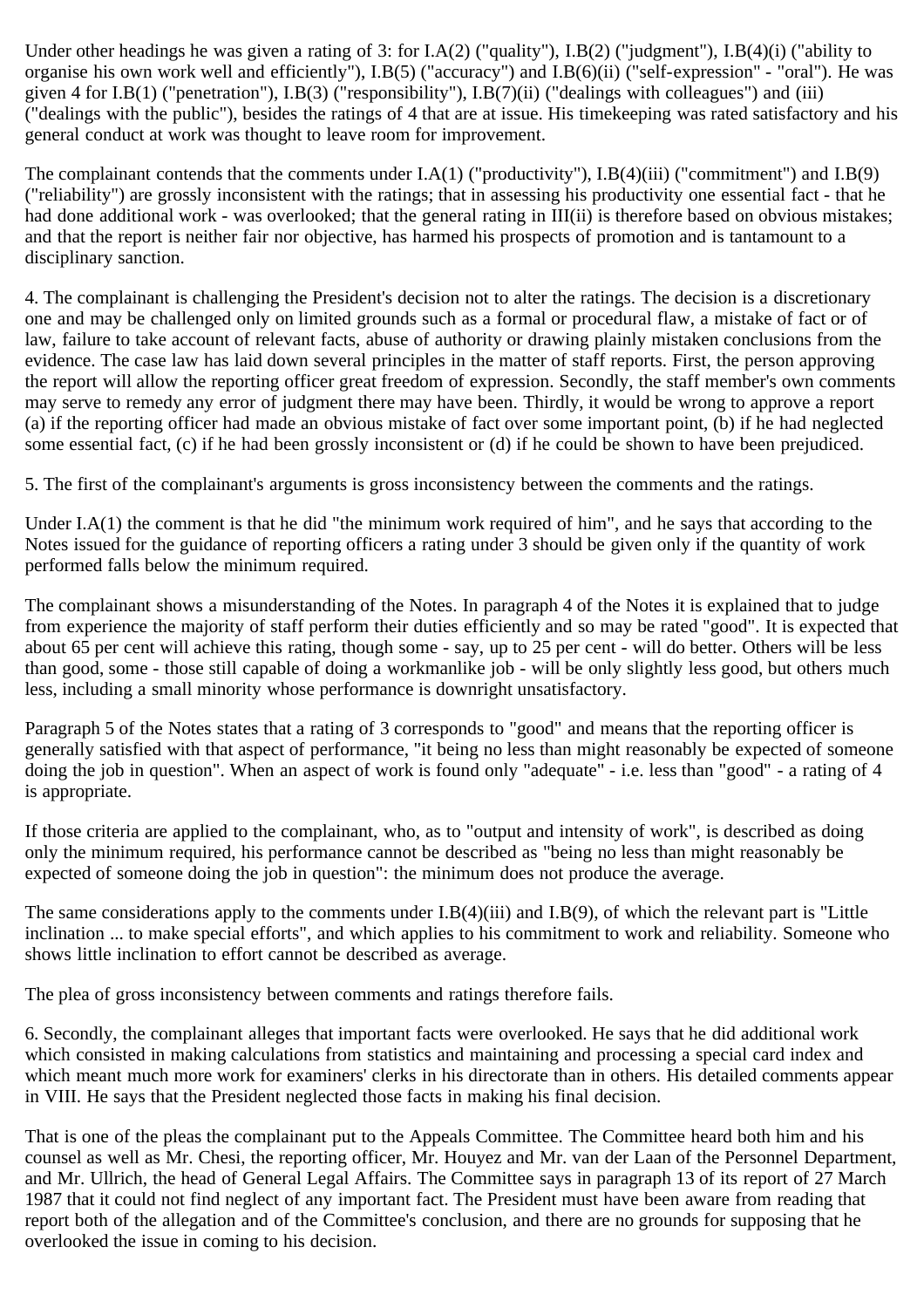7. A third plea is that the complainant was never warned that his productivity was too low. He says that the absence of such warning is a fact that, though never disputed, was disregarded both by the Appeals Committee and by the President. Yet paragraph 7 of the Notes states that it is expected that performance which is less than good will have been drawn to the staff member's attention in time to let him improve by the end of the report period.

The complainant is not correct in saying that the fact was never disputed. As the Organisation observes, Mr. Simon, one of the directors for whom he had worked, wrote a letter to Mr. Huguet of the Personnel Department on 2 March 1984 confirming that in the course of the period from 1 January to 11 July 1980 he had drawn the complainant's attention to interruptions in the flow of his work. It is true that the complainant denied that in a letter of 19 November 1984 to Mr. Huguet; but his lawyers' letter of 18 March 1986, which formed the basis of the case he put to the Appeals Committee, made no specific reference to failure to warn him. Although the Appeals Committee may hear evidence on contested issues of fact that are raised in proceedings before it the complainant did not take the opportunity of making the point and so the Committee's report did not mention it. Neither the Committee nor the President may be faulted for not commenting on an issue that had not even been raised.

Yet the absence of specific comment does not mean that the Appeals Committee were unaware either of the need for a warning where there was a danger of a below-average rating or of its relevance in this case. Mr. Simon's letter of 2 March 1984 was quoted, though in a different context, in the Organisation's submissions to the Committee and, together with the complainant's comments, must have formed part of the case file.

There is no presumption that just because a fact is not mentioned in the Committee's report or in the President's decision - even a fact that was not raised as an issue - it was ignored or neglected in considering the case and in taking the decision. The complainant has therefore failed to satisfy the Tribunal that the issue was overlooked.

8. Fourthly, the complainant argues that the adverse opinion of Mr. Debo, one of the directors, was based on an event that had occurred after the report period. On 28 February 1983 Mr. Debo sent Mr. Huguet an assessment of the complainant which he had supplied to Mr. Chesi eighteen months earlier. Mr. Debo states that the complainant worked in his directorate as an examiners' clerk from July 1980 until March 1982 and says: "He always did his normal work diligently and satisfactorily. He was disinclined to take on extra work, for instance as a stand-in. In his personal relations with other members of the staff he occasionally showed personal peculiarities which made dealings with him difficult. I would not describe Mr. Toti as an out-and-out supporter of the principle of sustained performance." The complainant attributes that comment to an incident involving himself and Mr. Debo in February 1982.

Again the matter is one the complainant failed to raise in the proceedings before the Appeals Committee and the Tribunal does not have the benefit of an inquiry by the Committee into the allegation. On the face of it Mr. Debo's assessment makes no distinction in the complainant's performance between the report period, which runs up to the end of 1981, and any later period. In paragraph 14 of its report the Committee rejected the general allegation that everyone concerned in compiling the staff report was prejudiced against the complainant: it found no evidence of any general conspiracy to report unfavourably on him or of prejudice. In the circumstances Mr. Debo's comments may be taken at face value and as untainted by prejudice.

9. Since none of the specific pleas made by the complainant is substantiated, he fails in his contention that the general rating of 4 in III(ii) is based on obvious mistakes. He has failed to prove that in its amended form the report is neither fair nor objective. The Tribunal is satisfied that the reporting officer's general assessment shows no fatal flaw and there are therefore no grounds for requiring any change in the general rating.

10. The complainant pleads that the general assessment harms his prospects of promotion and is tantamount to a disciplinary sanction. That is really no more than a comment and, insofar as it concerns promotion, it is, as the Organisation says, completely unfounded. If his performance is satisfactory and he has the required length of experience it will be possible for him to be promoted again once he has spent two years in the grade to which he was promoted in May 1988.

The report may not be equated to a disciplinary sanction. Article 93, which relates to disciplinary measures, fulfils a function quite different from that of Article 47, which is about staff reports.

11. Lastly, the disclosure of an EPO paper on examiners' clerks would serve no purpose whatever and the